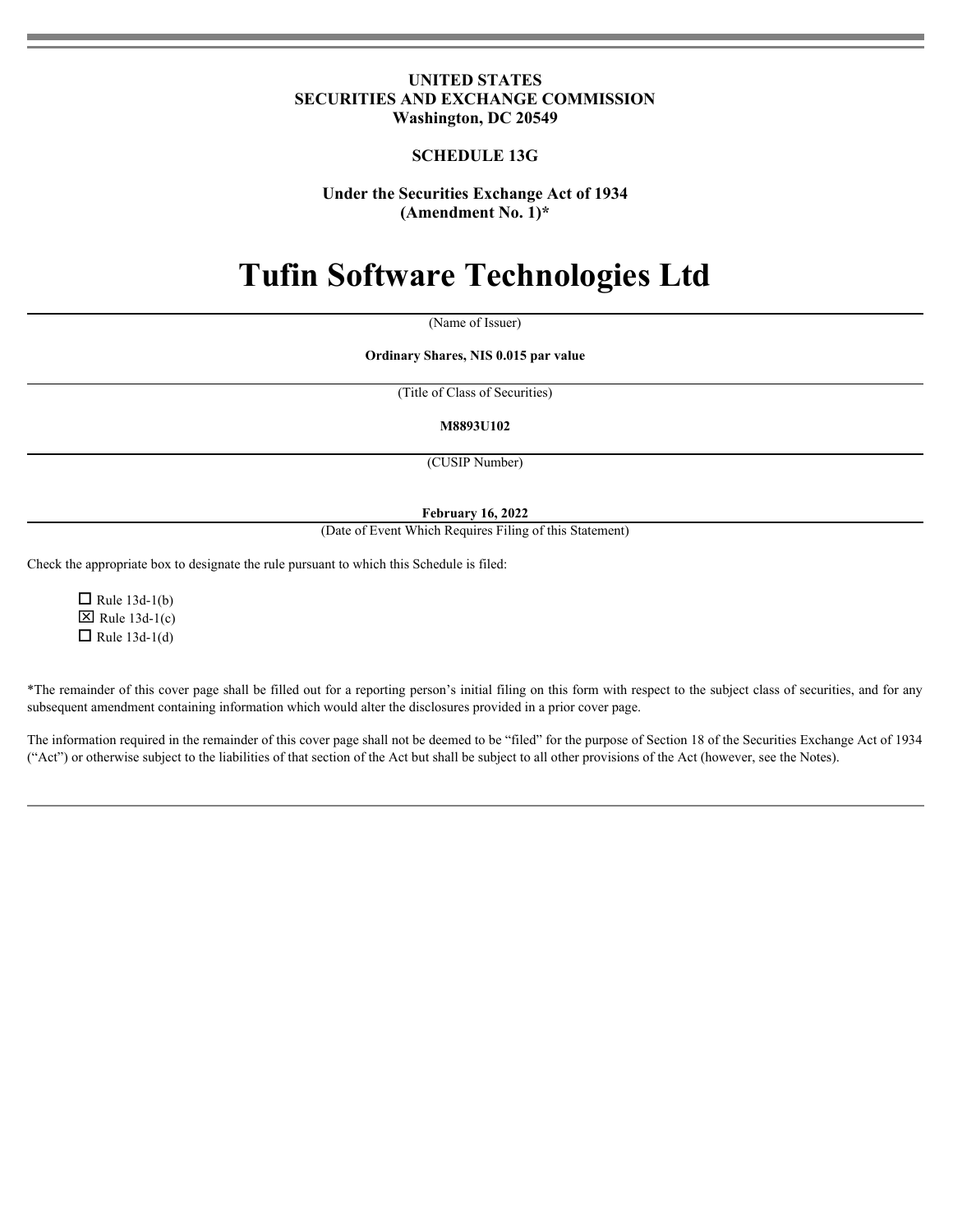# **CUSIP No. M8893U102 SCHEDULE 13G**

 $1 \quad \blacksquare$ NAME OF REPORTING PERSONS EVR Research LP  $2$  (a)  $\Box$ CHECK THE APPROPRIATE BOX IF A MEMBER OF A GROUP (a)  $\Box$ (b)  $\Box$  $3 \left| \right|$ SEC USE ONLY 4 CITIZENSHIP OR PLACE OF ORGANIZATION Delaware, USA NUMBER OF SHARES SHARED VOTING POWER BENEFICIALLY 6 OWNED BY EACH SOLE DISPOSITIVE POWER REPORTING PERSON  $\begin{bmatrix} 1 & 1 \end{bmatrix}$  0 WITH **Executive Contract of the Contract of the Contract of the Contract of the Contract of the Contract of the Contract of the Contract of the Contract of the Contract of the Contract of the Contract of the Contract of th**  $5<sub>1</sub>$ SOLE VOTING POWER 0 6 2,360,000\*  $7 \mid$ 0 8 SHARED DISPOSITIVE POWER 2,360,000\* 9 AGGREGATE AMOUNT BENEFICIALLY OWNED BY EACH REPORTING PERSON 2,360,000\* 10 CHECK IF THE AGGREGATE AMOUNT IN ROW (9) EXCLUDES CERTAIN SHARES  $\square$  $11 \quad \blacksquare$ PERCENT OF CLASS REPRESENTED BY AMOUNT IN ROW (9) 6.1% 12 TYPE OF REPORTING PERSON IA

\*See Item 4 for additional information.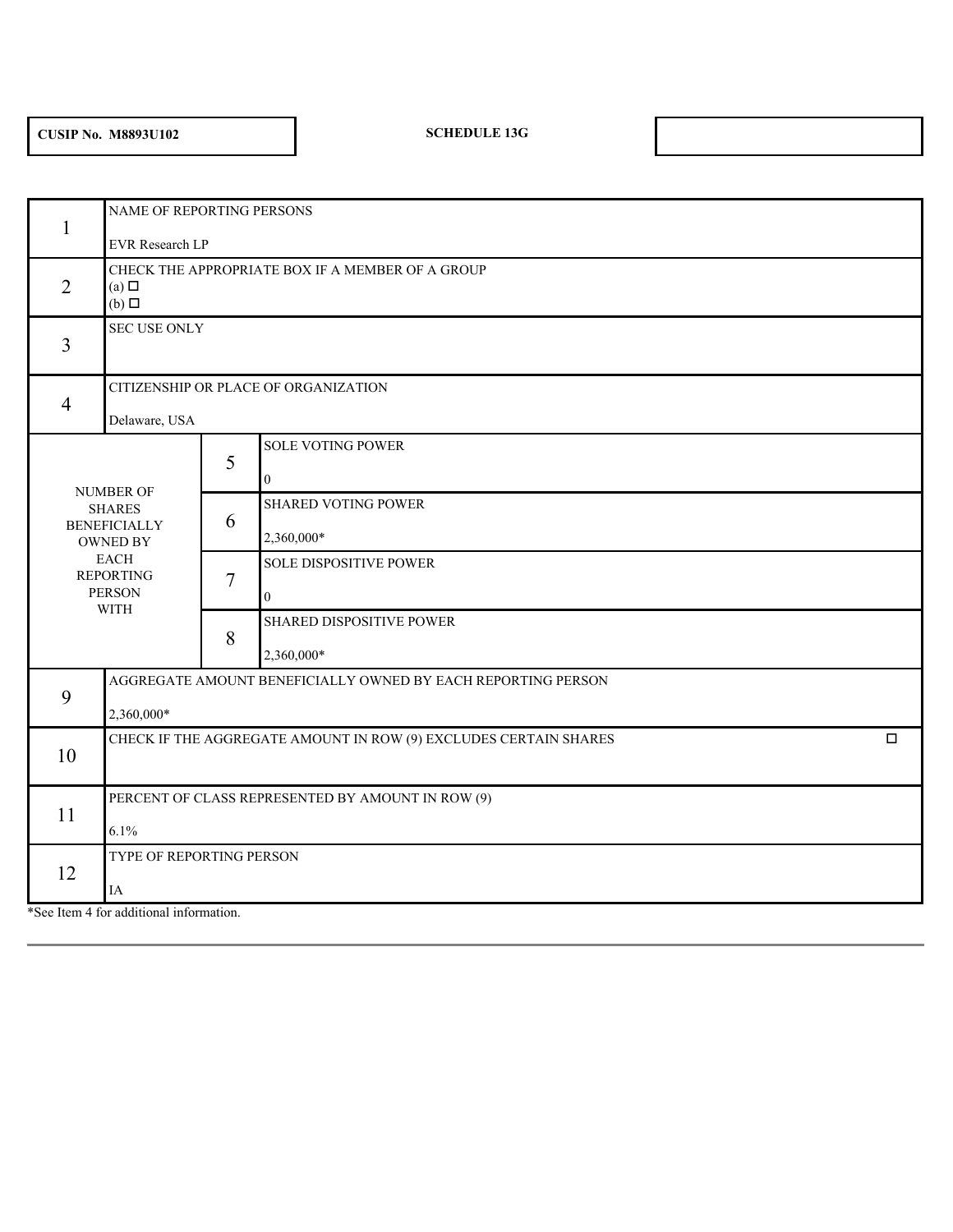|                |                                                                            | NAME OF REPORTING PERSONS |                                                                            |  |  |  |  |  |  |  |
|----------------|----------------------------------------------------------------------------|---------------------------|----------------------------------------------------------------------------|--|--|--|--|--|--|--|
| $\overline{2}$ | EVR Master Fund, LP<br>$(a)$ $\square$<br>$(b)$ $\square$                  |                           | CHECK THE APPROPRIATE BOX IF A MEMBER OF A GROUP                           |  |  |  |  |  |  |  |
| $\overline{3}$ | <b>SEC USE ONLY</b>                                                        |                           |                                                                            |  |  |  |  |  |  |  |
| $\overline{4}$ | CITIZENSHIP OR PLACE OF ORGANIZATION<br>Cayman Islands                     |                           |                                                                            |  |  |  |  |  |  |  |
|                | <b>NUMBER OF</b>                                                           | 5                         | <b>SOLE VOTING POWER</b><br>0                                              |  |  |  |  |  |  |  |
|                | <b>SHARES</b><br><b>BENEFICIALLY</b><br>OWNED BY                           | 6                         | <b>SHARED VOTING POWER</b><br>2,360,000*                                   |  |  |  |  |  |  |  |
|                | EACH<br><b>REPORTING</b><br>PERSON<br><b>WITH</b>                          | $\overline{7}$            | <b>SOLE DISPOSITIVE POWER</b><br>$\overline{0}$                            |  |  |  |  |  |  |  |
|                |                                                                            | 8                         | SHARED DISPOSITIVE POWER<br>2,360,000*                                     |  |  |  |  |  |  |  |
| 9              | AGGREGATE AMOUNT BENEFICIALLY OWNED BY EACH REPORTING PERSON<br>2,360,000* |                           |                                                                            |  |  |  |  |  |  |  |
| 10             |                                                                            |                           | $\Box$<br>CHECK IF THE AGGREGATE AMOUNT IN ROW (9) EXCLUDES CERTAIN SHARES |  |  |  |  |  |  |  |
| 11             | PERCENT OF CLASS REPRESENTED BY AMOUNT IN ROW (9)<br>6.1%                  |                           |                                                                            |  |  |  |  |  |  |  |
| 12             | TYPE OF REPORTING PERSON<br>CO                                             |                           |                                                                            |  |  |  |  |  |  |  |

\*See Item 4 for additional information.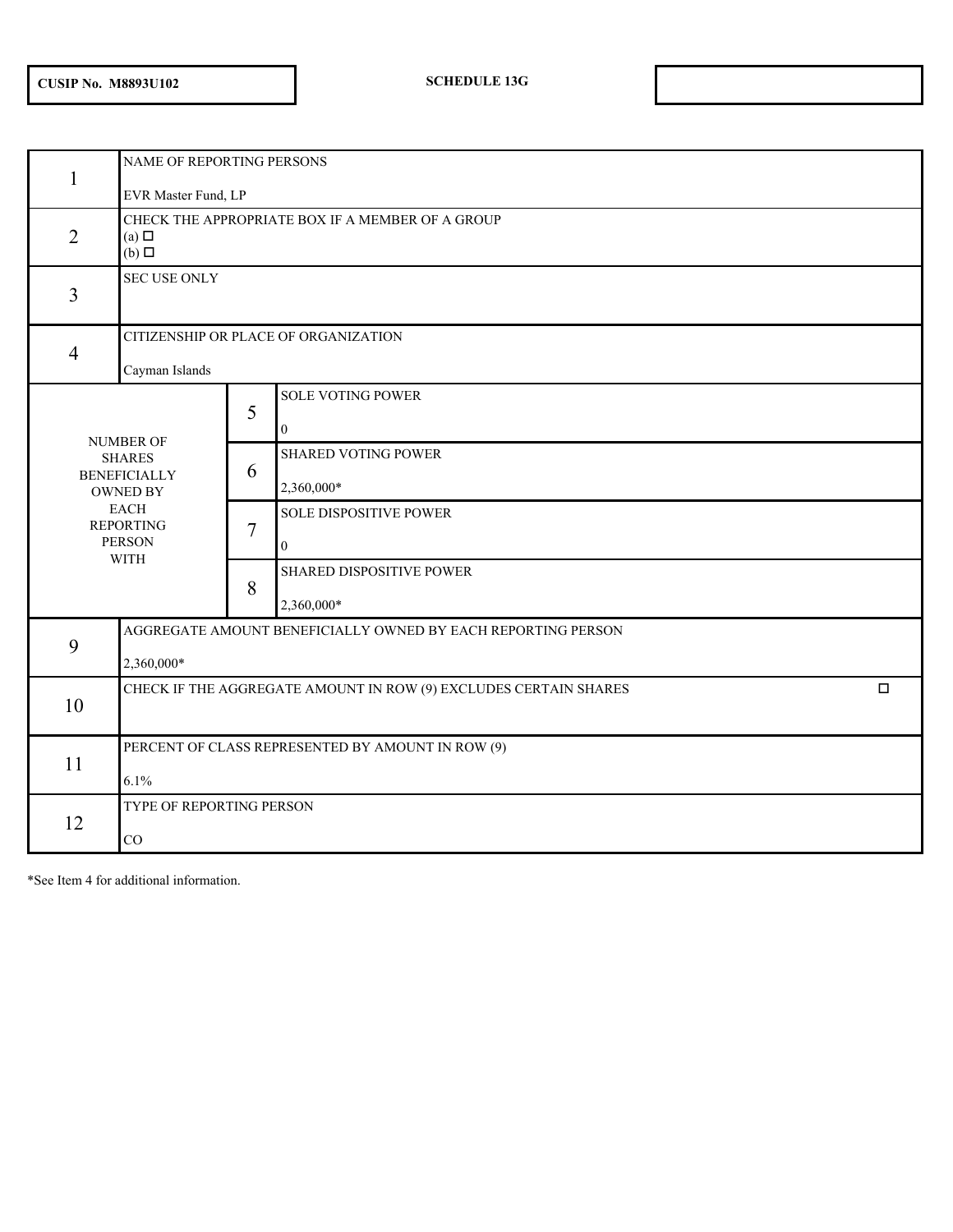### **CUSIP No. M8893U102 SCHEDULE 13G**

### **Item 1. (a) Name of Issuer**

Tufin Software Technologies Ltd (the "Issuer")

### **Item 1. (b) Address of Issuer's Principal Executive Offices**

5 Hashalom Road, ToHa Tower, Tel Aviv, Israel, 6789205

### **Item 2. (a, b, c) Names of Person Filing, Address of Principal Business Office, Citizenship:**

This report on Schedule 13G is being filed by EVR Research LP, a Delaware limited partnership (the "Firm") and EVR Master Fund, LP, a Cayman ISLANDS EXEMPTION CONDUCT THE SCONSIDE COMPANY (THE SCONSIDENT COMPANY (THE SCONSIDENT CREAT THE ADDRESS FOR THE ADDRESS FOR THE ADDRESS FOR THE ADDRESS FOR THE ADDRESS FOR THE ADDRESS FOR THE ADDRESS FOR THE ADDRESS FOR T Master is 411 Libbie Avenue, Suite 3, Richmond, VA 23226.

### **Item 2. (d) Title of Class of Securities**

Ordinary Shares, NIS 0.015 par value (the "Ordinary Shares")

### **Item 2. (e) CUSIP No.:**

M8893U102

### **Item 3. If this statement is filed pursuant to Rule 13d-1(b), or 13d-2(b) or (c), Check Whether the Person filing is a:**

- (a)  $\Box$  Broker or dealer registered under section 15 of the Act (15 U.S.C. 780);
- (b)  $\Box$  Bank as defined in section 3(a)(6) of the Act (15 U.S.C. 78c);
- (c)  $\Box$  Insurance company as defined in section 3(a)(19) of the Act (15 U.S.C. 78c);
- (d)  $\Box$  Investment company registered under section 8 of the Investment Company Act of 1940 (15 U.S.C. 80a-8);
- (e)  $\Box$  An investment adviser in accordance with §240.13d-1(b)(1)(ii)(E);
- (f)  $\Box$  An employee benefit plan or endowment fund in accordance with §240.13d-1(b)(1)(ii)(F);
- (g)  $\Box$  A parent holding company or control person in accordance with §240.13d-1(b)(1)(ii)(G);
- (h)  $\Box$  A savings associations as defined in Section 3(b) of the Federal Deposit Insurance Act (12 U.S.C. 1813);
- (i)  $\Box$  A church plan that is excluded from the definition of an investment company under section 3(c)(14) of the Investment Company Act of 1940 (15) U.S.C. 80a-3);
- (j)  $\Box$  A non-U.S. institution in accordance with §240.13d-1(b)(1)(ii)(J);
- (k)  $\Box$  A group, in accordance with §240.13d-1(b)(1)(ii)(K). If filing as a non-U.S. institution in accordance with §240.13d-1(b)(1)(ii)(J), please specify the type of institution: \_\_\_\_\_\_\_\_\_\_\_\_\_\_\_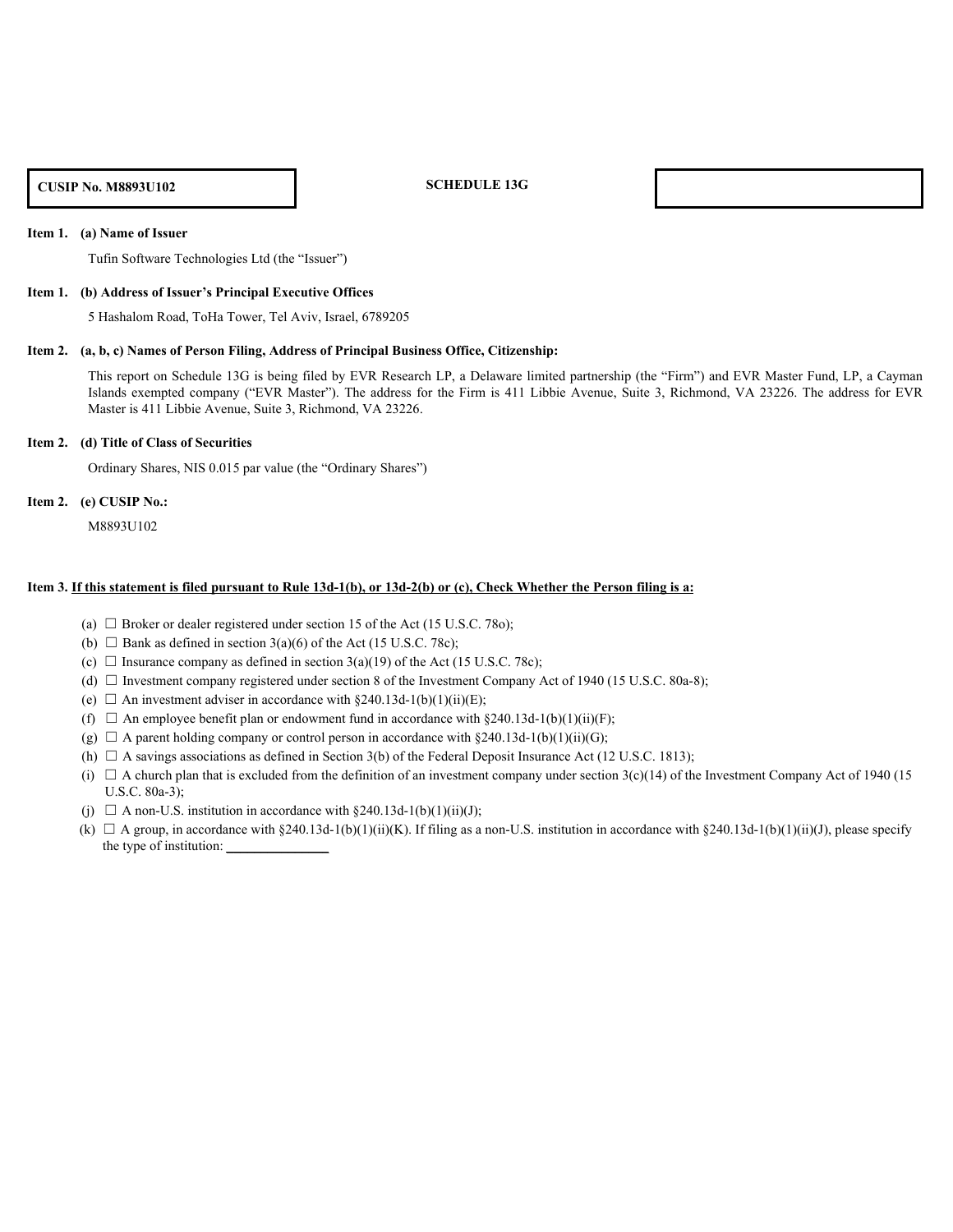# **CUSIP No. 448579102 SCHEDULE 13G**

### **Item 4. Ownership**

Information with respect to the Firm's and EVR Master's ownership of securities of the Issuer is incorporated by reference to items (5) - (9) and (11) of the respective cover page of the Firm and EVR Master.

The Firm is the investment manager to EVR Master, EVR Opportunity Fund, LP, a Delaware limited partnership ("Onshore Feeder Fund"), and EVR Offshore Partners Fund, LTD, a Cayman Islands exempted company ("Offshore Feeder Fund") (together with the EVR Master and Onshore Feeder Fund, "the EVR Funds").

As of February 16, 2022, the Firm may be deemed to beneficially own an aggregate of 2,360,000 shares of Ordinary Shares, all of which are held by EVR Master. The number of shares reported above consists of (i) 1,630,000 Ordinary Shares and (ii) call options exercisable into 730,000 Ordinary Shares held by EVR Master. The Firm, as the investment manager to the EVR Funds, may be deemed to beneficially own these securities. Benjamin Wolf Joffe is the managing member of the general partner of the Firm and exercises investment discretion with respect to these securities.

Ownership percentages are based on 37,851,120 shares of Ordinary Shares reported as issued and outstanding as of December 31, 2021 in the Issuer's press release entitled "Tufin Announces Fourth Quarter and Full Year 2021 Results" included as an Exhibit to the Form 6-K filed with the Securities and Exchange Commission on February 10, 2022.

### **Item 5. Ownership of Five Percent or Less of a Class**

If this statement is being filed to report the fact that as of the date hereof the reporting person has ceased to be the beneficial owner of more than five percent of the class of securities, check the following [ ].

# **Item 6. Ownership of More Than Five Percent on Behalf of Another Person**

Not Applicable.

**Item 7. Identification and Classification of the Subsidiary which Acquired the Security Being Reported on by the Parent Holding Company or Control Person**

Not Applicable.

### **Item 8. Identification and Classification of Members of the Group**

Not Applicable.

**Item 9. Notice of Dissolution of Group** 

Not Applicable.

### **Item 10. Certification**

By signing below I certify that, to the best of my knowledge and belief, the securities referred to above were not acquired and are not held for the purpose of or with the effect of changing or influencing the control of the issuer of the securities and were not acquired and are not held in connection with or as a participant in any transaction having that purpose or effect.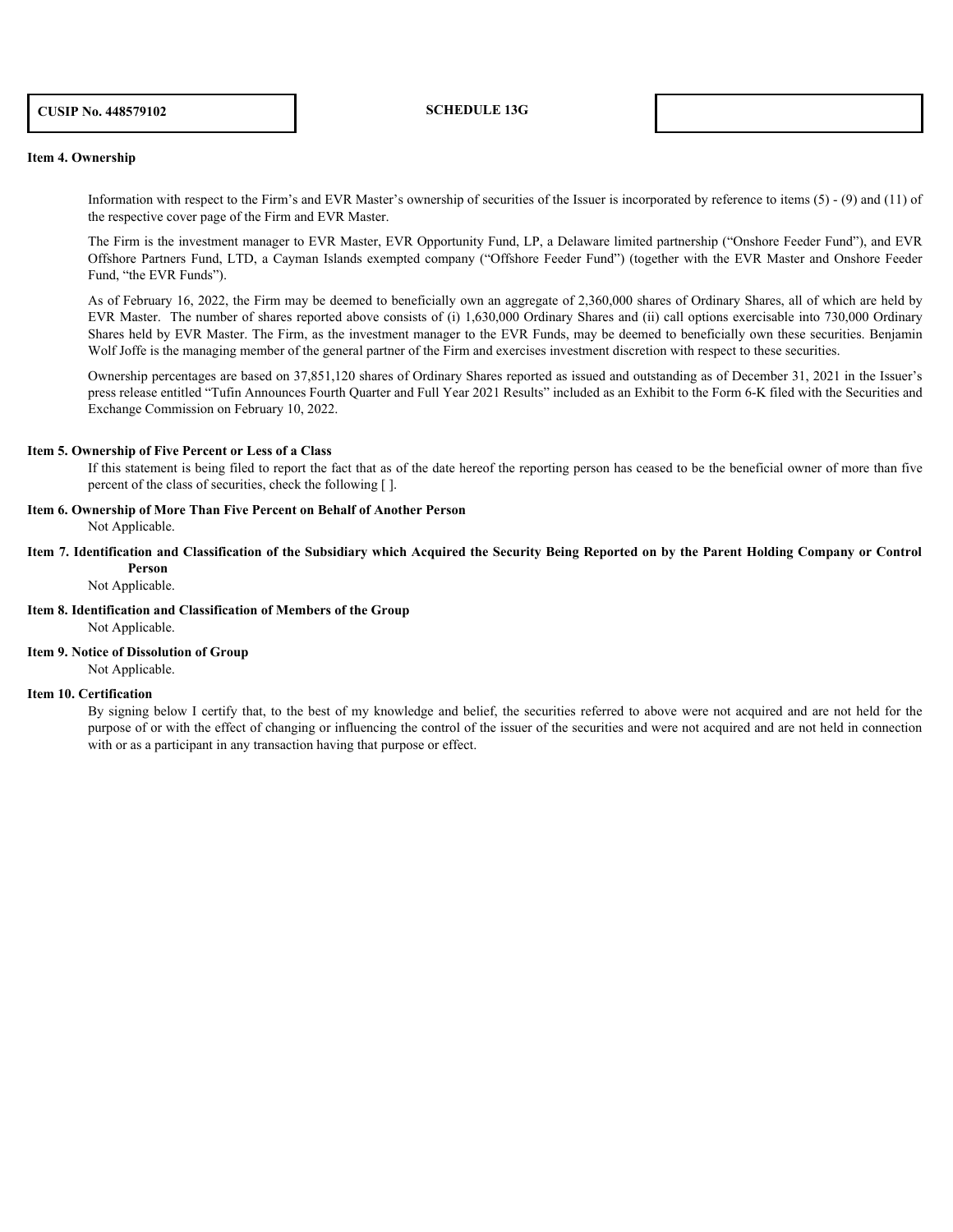# **SIGNATURE**

After reasonable inquiry and to the best of my knowledge and belief, I certify that the information set forth in this statement is true, complete and correct.

Dated: February 25, 2022

### **EVR Research LP**

By: */s/ Charles Portz* Charles Portz, Chief Compliance Officer

## **EVR Master Fund, LP**

By: */s/ Charles Portz* Charles Portz, Chief Compliance Officer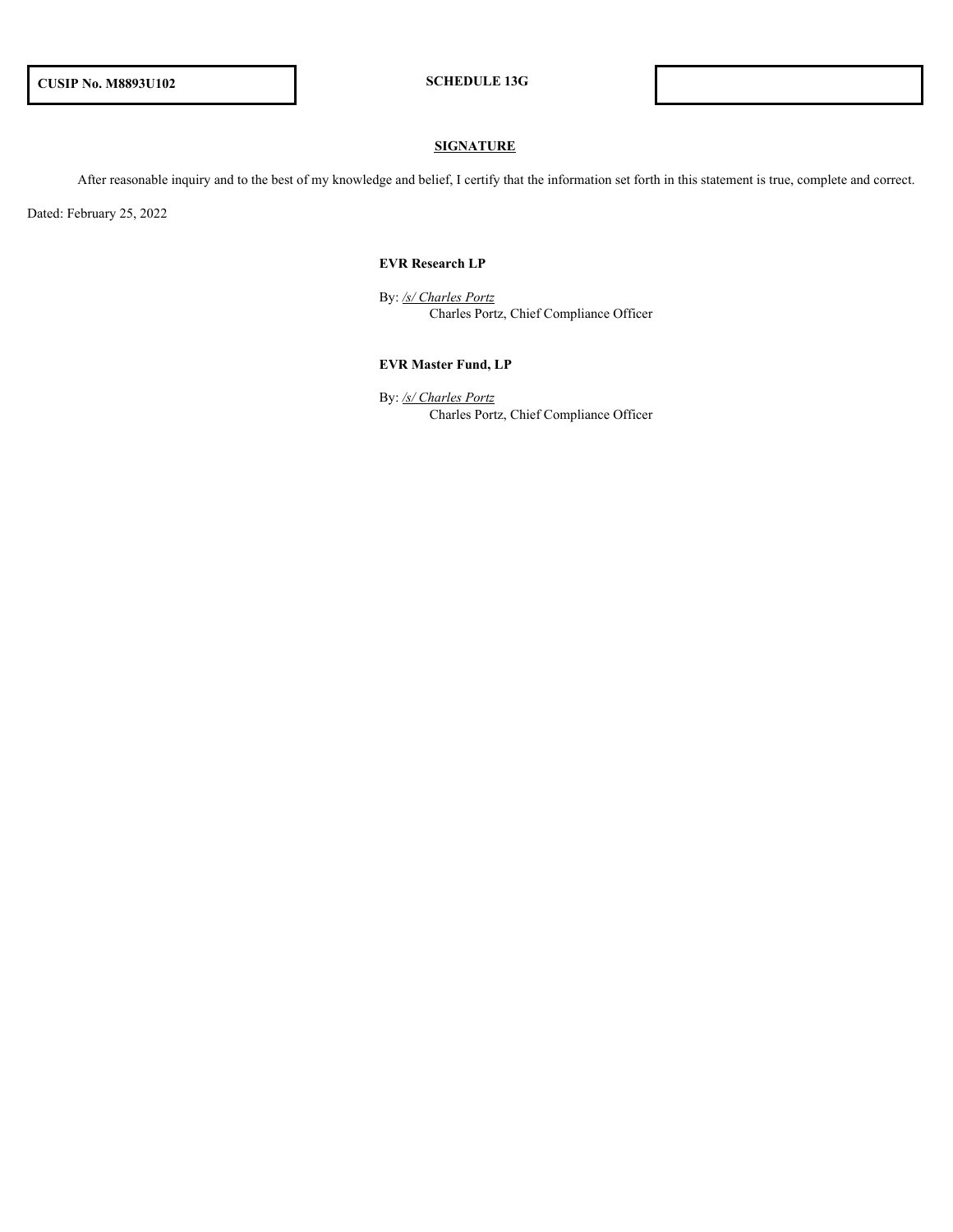# **Exhibit Index**

1. Joint Filing Agreement dated as of February 25, 2022, by and between EVR Research LP and EVR Master Fund, LP